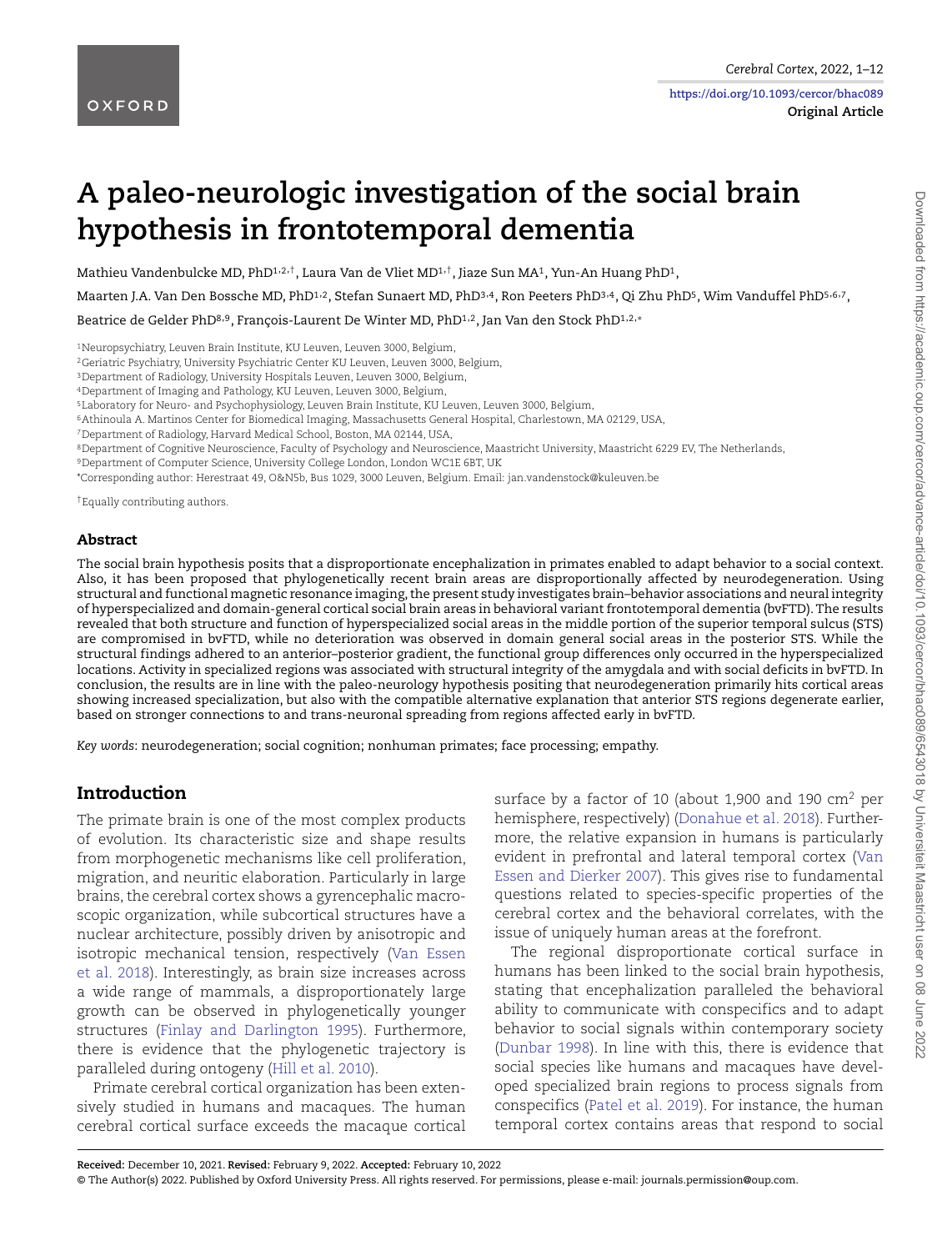and emotional signals like facial expressions ([Haxby and](#page-10-3) Gobbini 2011). The right superior temporal sulcus (rSTS) is considered a key structure in a specialized pathway for social and emotional processing ([Pitcher and Ungerleider](#page-10-4) 2021). It shows functional specialization for multiple social and emotional functions along the anterior to posterior axis ([Deen et al. 2015](#page-9-2)).

We have previously taken a comparative approach to investigate whether the primate brain comprises regions that show specialization for conspecific social signals. In particular, we presented human and nonhuman primate (macaque) facial expressions to human and macaque observers in an functional magnetic resonance imaging (fMRI)-experiment. Particularly in the rSTS, the results speak to a species-specific perspective on the social brain hypothesis. In humans, a posterior region (rSTSp) responds more to emotional facial expressions than to neutral facial expressions. Of note, the differential emotional response in rSTSp towards human facial displays does not differ from the emotional response towards nonhuman primate facial expressions. In other words, the rSTSp shows a trans-species emotional response profile. Interestingly, a region in the human middle STS (rSTSm) shows a more specific emotional response, with a strong preference for human emotional expressions over neutral human expressions but also over emotional facial expressions displayed by nonhuman primates. Furthermore, this conspecific response profile observed in the human rSTSm is not observed in any region of the macaque brain [\(Zhu et al. 201](#page-11-2)3). The functional characteristics of the human rSTSm are thus compatible with the notion that it constitutes a phylogenetically more recent area, compared to rSTSp ([Friedrich et al.](#page-10-5) 2021).

It has been proposed that phylogenetically younger cortical areas are more prone to premature aging and neurodegeneration. Increased plasticity of these areas as well as wider connections to other brain areas may render them more vulnerable for decline ([Ghika 2008;](#page-10-6) Hill et al. 2010). Many neurodegenerative diseases are characterized by a decline in variable aspects of social cognition and studying these syndromes can provide insights into the key components of the social brain [\(Kumfor](#page-10-7) et al. 2017). Social cognition deficits are the phenotypic hallmark of behavioral variant frontotemporal dementia (bvFTD), typically presenting with an initial insidious deterioration of social behavior including loss of empathy and emotion recognition deficits ([Van den Stock and](#page-11-3) Kumfor 2019). bvFTD thus is a suitable condition to test hypotheses on the impact of neurodegeneration on the social brain. Furthermore, at the cellular level, there is evidence that bvFTD differentially affects so-called Von Economo neurons, which are presumed phylogenetically recent ([Seeley et al. 2006;](#page-10-8) [Kim et al. 2012](#page-10-9); [Lin et al. 2019\)](#page-10-10).

On the other hand, the amygdala, a phylogenetically older brain region plays an important role in social cognition as well ([Bickart et al. 201](#page-9-3)4). The functional coupling between amygdala and temporal cortex during

emotional processing has been evidenced via functional neuroimaging, neuromodulation and neuropsychological studies [\(Vuilleumier et al. 20](#page-11-4)04; [Herrington](#page-10-11) et al. 2011; [De Winter et al. 201](#page-9-4)6; [Pitcher et al. 201](#page-10-12)7; [Sokolov et al. 201](#page-10-13)8, [2020;](#page-10-14) [Van de Vliet et al. 2](#page-11-5)018). Furthermore, it has been suggested that the human amygdala coevolved with neo-cortical areas ([Stephan](#page-10-15) 1972).

The present study addresses three aims. First, we test the hypothesis that rSTSm, an area specifically tuned to human emotions without homolog in macaques, is disproportionally affected in bvFTD compared to rSTSp, an area that is responsive to facial expression in general and links with a nonhuman primate homolog. To this end, we investigate group differences between bvFTD patients and healthy controls in each of both STS regions. The multimodal dependent variables consist of gray matter volume and BOLD-responses related to face (faces vs scrambled stimuli) and emotion (fearful faces vs neutral faces) processing. Furthermore, we explore an anterior– posterior gradient for each of these modalities in 8 evenly distributed locations along the entire STS.

Secondly, we hypothesize that phylogenetic hyperspecialization of rSTSm may partly be driven in concert with structures that are functionally related yet show more domain general functional properties. The amygdala is considered a key structure in emotion processing and the primate (human as well as nonhuman) amygdala respond to both human and nonhuman facial expressions [\(Zhu et al. 2013](#page-11-2); [Taubert et al. 2020](#page-10-16)). Furthermore, the primate STS is causally ([Pitcher et al. 201](#page-10-12)7) and functionally ([Sokolov et al. 201](#page-10-13)8, [2020](#page-10-14)) connected to the amygdala. We therefore test the hypothesis that neurodegenerative changes in rSTSm are specifically related to amygdalar integrity. We investigate this at the level of the amygdalar complex as well as at the level of its major subdivisions: the phylogenetically older central amygdala and phylogenetically younger [superf](#page-10-1)icial and basolateral groups of nuclei ([Pabba](#page-10-17) 2013). To investigate the specificity of any significant findings, the hippocampus was used as a control region.

Finally, we investigate the association between clinical phenotype, i.e. behavioral performance on emotion recognition tasks, on the one hand, and social and emotion responses in rSTSp and rSTSm on the other hand. To investigate the specificity of any significant findings, a control task assessing facial identity recognition was used.

## **Materials and methods**

The present study was conducted on data ([De Winter](#page-9-4) et al. 2016) and results [\(Zhu et al. 201](#page-11-2)3) obtained in previous studies. The study was conducted in accordance with the Declaration of Helsinki and all participants gave written informed consent. The ethical committee of University Hospitals Leuven approved the studies.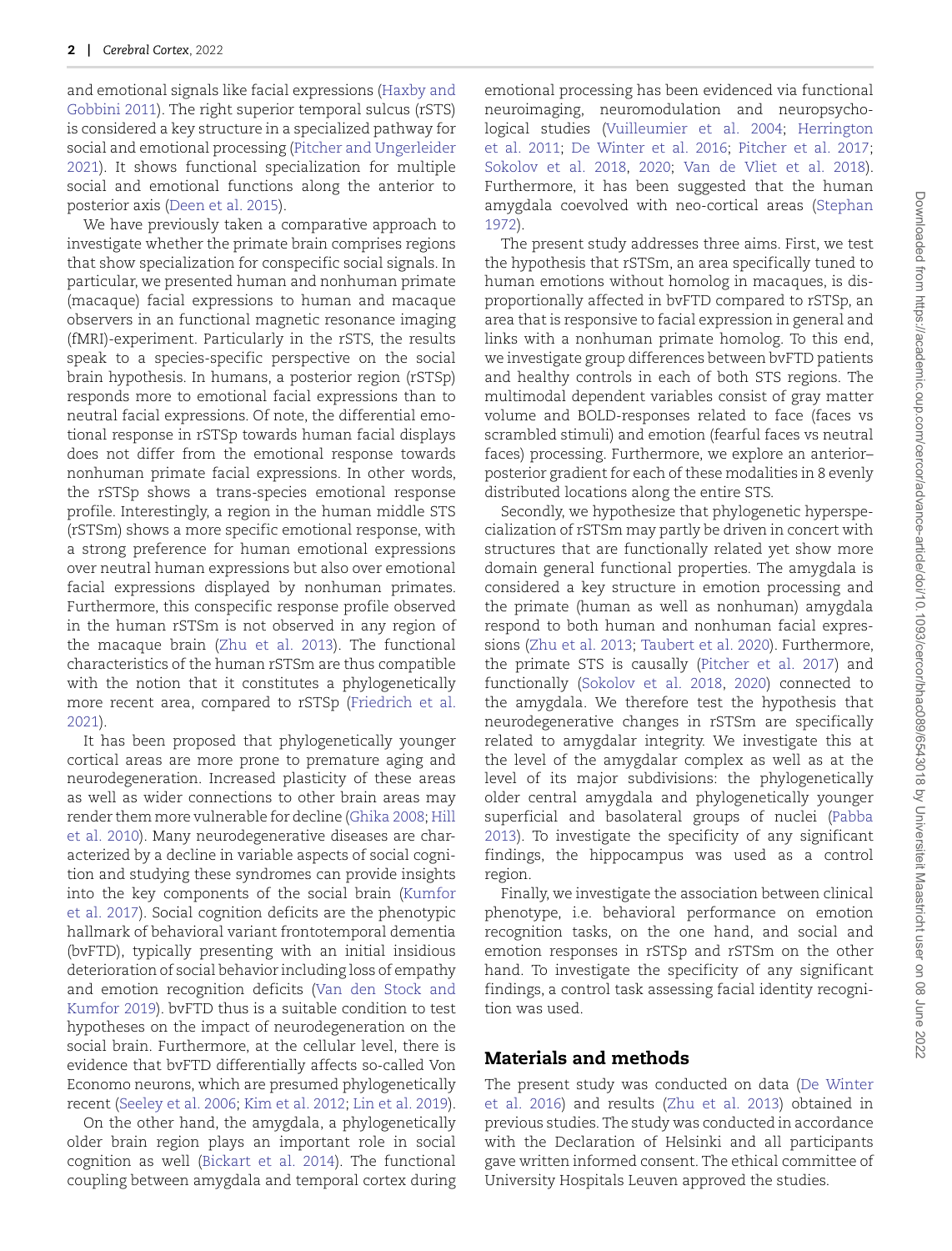<span id="page-2-4"></span>**Table 1.** Demographics and neuropsychological data.

|                                     |                           | bvFTD         | Controls    | P-value |
|-------------------------------------|---------------------------|---------------|-------------|---------|
| Male/female                         |                           | 11/8          | 11/9        | 0.743   |
| Age (years)                         |                           | 67.4(8.6)     | 66.6(6.1)   | 0.855   |
| Disease duration (years)            |                           | 2.42(1.49)    | n/a         | n/a     |
| Education (years)                   |                           | 11.8(2.4)     | 12.9(3.0)   | 0.19    |
| MMSE (SD)                           |                           | 26.3(2.1)     | 29.3(0.6)   | < 0.001 |
| AVF (SD)                            |                           | 15.0(5.8)     | 22.2(5.8)   | < 0.001 |
| BNT (SD)                            |                           | 38.8 (12.7)   | 54.4(2.9)   | < 0.001 |
| AAT comprehension (SD) <sup>a</sup> |                           | 94.1 (12.8)   | 109.5(5.4)  | < 0.001 |
| RCPMT(SD) <sup>a</sup>              |                           | 16.4(4.1)     | 20.8(2.8)   | 0.001   |
| AVLT <sup>b</sup>                   | $A1 - A5$ (SD)            | 27.3(9.9)     | 50.9(7.3)   | < 0.001 |
|                                     | Delayed recall (SD)       | 4.4(3.4)      | 0.7(3.2)    | < 0.001 |
|                                     | Recognition (SD)          | 6.9(6.8)      | 14.0(1.3)   | < 0.001 |
| <b>TMT</b>                          | $A(SD)^b$                 | 87.2 (104.2)  | 32.5(9.4)   | < 0.001 |
|                                     | $B(SD)^c$                 | 193.1 (141.2) | 89.8 (42.3) | 0.001   |
| <b>BORB</b> <sup>d</sup>            | Length matching (SD)      | 88.5(7.2)     | 90.2(4.5)   | 0.4     |
|                                     | Size matching (SD)        | 86.5(6.8)     | 88.9(6.3)   | 0.27    |
|                                     | Orientation matching (SD) | 80.9(10.1)    | 86.1(6.0)   | 0.066   |

<span id="page-2-3"></span><span id="page-2-2"></span>AAT = Aachen Aphasia Test; AVF = Animal Verbal Fluency; AVLT = Auditory Verbal Learning Test; BNT = Boston Naming Test; BORB = Birmingham Object<br>Recognition Battery; RCPMT = Raven's Colored Progressive Matrices Test; MMSE

## <span id="page-2-1"></span><span id="page-2-0"></span>**Participants**

A total of 19 probable bvFTD patients, according to the most recent international consensus criteria [\(Rascovsky](#page-10-18) et al. 2011) and 20 healthy controls participated in the study. Detailed information is reported elsewhere [\(De Winter et al. 201](#page-9-4)6). Patients were recruited from the memory clinic of University Hospitals Leuven and the department of Geriatric Psychiatry—University Psychiatric Center KU Leuven (Leuven, Belgium) as well as from the Neurology Department of the regional Onze-Lieve-Vrouw Ziekenhuis Aalst-Asse-Ninove (Aalst, Belgium). Patients were diagnosed by experienced neurologists or geriatric psychiatrists after clinical assessment, medical history taking, cognitive neuropsychological testing, and atrophy patterns on structural MRI. In 17 patients, diagnosis was also based on a typical pattern of hypometabolism on [18F]Fluorodeoxyglucose PET scan. Patients initially presented with changes in behavior and personality displaying disinhibition, apathy and/or perseverative/compulsive behavior. At inclusion, mean symptom duration assessed by medical history taking equalled 2.42 years (SD =  $1.49$ ). Patients were included after clinical judgment deemed them able to successfully undergo an experimental scanning session.

14 out of 19 patients were prescribed psychoactive drugs at the time of the experiment (see [De Winter](#page-9-4) et al. 2016 for details). Healthy control subjects were recruited through a database of elderly volunteers as well as through advertisements in a local newspaper. Exclusion criteria were present or past neurological or psychiatric disorders including substance abuse as well as significant systemic comorbidities or use of medication that might affect the central nervous system. All subjects had normal or corrected-to-normal visual acuity. All patients were right-handed as assessed through the Edinburgh Handedness Inventory (mean 97.6% in both patients and controls). Demographic data and clinical characteristics are presented in [Table 1.](#page-2-4)

## **Behavioral assessment**

Cognitive assessment included Mini-mental state examination (MMSE), Rey's Auditory Verbal Learning Test, Animal Verbal Fluency, Raven's Colored Progressive Matrices A and B, Trail Making Test A and B, Birmingham Object Recognition Battery subtests, Boston Naming Test and Aachen Aphasia Test ([Lezak et al. 2012](#page-10-19)). The results are presented in [Table 1.](#page-2-4)

Furthermore, face processing was assessed using 3 experiments, one focused on identity matching and 2 on emotion matching. Each task consisted of 2-alternative forced-choice simultaneous match-to-sample format. In short, participants were presented with stimuli consisting of 1 face picture/video on top, and 2 underneath. The instruction was to indicate which of the 2 faces at the bottom matched the one on top. In the identity experiment, faces were to be matched on identity, while in the emotion experiments, faces were to be matched on emotion. The emotion matching assessments consisted of a static and a dynamic variant. The experimental procedures are described in detail elsewhere ([de Gelder](#page-9-5) et al. 2015; [Van den Stock et al. 201](#page-11-6)5; [De Winter et al.](#page-9-4) 2016). Stimulus examples are presented in [Figure 1](#page-3-0).

## **fMRI experiment**

The procedure has been reported in detail elsewhere [\(De](#page-9-4) Winter et al. 2016). In short, movie clips displaying a fearful or neutral (chewing) facial expression or their spatiotemporally scrambled versions were presented in a factorial rapid event-related fMRI-design while participants performed an oddball detection task (a white square appearing on the stimulus) [\(Fig. 2](#page-4-0)). Functional runs were complemented by a structural T1-weighted scan.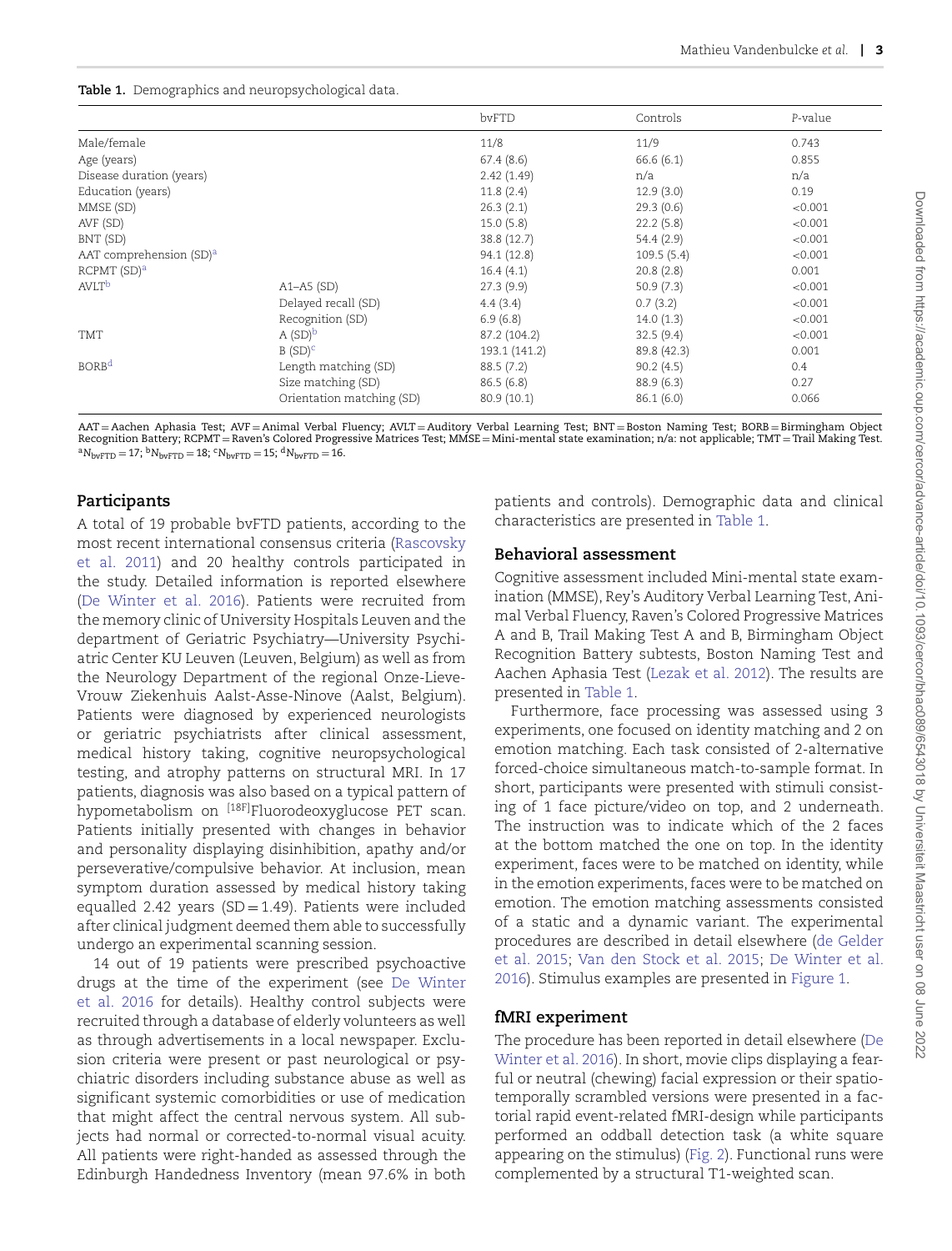

<span id="page-3-0"></span>**Fig. 1.** Stimulus examples and results of behavioral experiments. The top row displays stimulus examples of identity matching (left), static (center), and dynamic (right) facial emotion matching experiments. The center and bottom row display split violin-plots with integrated rug-plots of the hit rate (center row) and rate correct score (RCS; bottom row) as a function of group and experiment. ∗: Significant (*P <* 0.05, Bonferroni-corrected) group differences following Mann-Whitney *U* tests. (∗) significant (*P <* 0.05, uncorrected) group differences following Mann-Whitney *U* tests. Horizontal lines indicate group-specific median.

#### **Image preprocessing**

Preprocessing of structural data consisted of manually reorienting T1-weighted images to the AC-PC plane. T1 weighted-images were analyzed by means of the "Computational Anatomy Toolbox" (CAT12, [http://www.neuro.](http://www.neuro.uni-jena.de/cat) [uni-jena.de/cat\)](http://www.neuro.uni-jena.de/cat) for SPM12 (Wellcome Trust Centre for Neuroimaging, UCL, London, United Kingdom) in order to obtain normalized gray matter volumes. One bvFTD patient was excluded based on suboptimal quality of the anatomical scan.

Preprocessing included normalization to MNI space, segmentation, and bias correction of intensity nonuniformities (default parameter settings). The amounts of volume changes, due to spatial registration, were scaled in order to retain the original local volumes (modulating the segmentations). All images were smoothed using an 8 mm isotropic Gaussian Kernel. Details on preprocessing of functional data are reported elsewhere [\(De Winter](#page-9-4) et al. 2016).

#### **ROI definition**

The main analyses were performed in two ROI's defined in a previous study with face stimuli of human and nonhuman primates. The human face stimuli in the dataset used for ROI-definition were the same as the stimuli in the dataset used for the ROI-analysis. The ROIs consisted of a region in the right posterior STS (rSTSp), responding to human fearful expressions as well as to monkey fearful expressions (versus their respective neutral displays)

and a region in the right middle STS (rSTSm), responding specifically to human facial expressions ([Fig. 2\)](#page-4-0) [\(Zhu](#page-11-2) et al. 2013).

Supplementary ROI analyses were performed in nonoverlapping regions in the right STS to investigate whether an anterior–posterior gradient effect was present. Using a previously reported STS mask [\(Deen](#page-9-2) et al. 2015), we created a series of 8 spherical ROIs along the anterior–posterior axis of the right STS. The ROIs had a 4 mm radius with gaps of 2 mm in between the spheres. For each *y*-coordinate, the STS mask coordinates were averaged across the *x*- and *z*-dimensions to obtain the centers of the spheres ([Fig. 3](#page-5-0)).

In addition, ROIs of the right amygdala and hippocampus were defined using the Wake Forest University Pickatlas [\(Maldjian et al. 20](#page-10-20)03). Probabilistic cytoarchitectonic maps for right amygdalar subregions were derived from the SPM Anatomy toolbox [\(http://www.fz-juelich.de/inm/inm-1/DE/Forschung/\\_](http://www.fz-juelich.de/inm/inm-1/DE/Forschung/_docs/SPMAnatomyToolbox/SPMAnatomyToolbox_node.html) [docs/SPMAnatomyToolbox/SPMAnatomyToolbox\\_node.](http://www.fz-juelich.de/inm/inm-1/DE/Forschung/_docs/SPMAnatomyToolbox/SPMAnatomyToolbox_node.html) [html\)](http://www.fz-juelich.de/inm/inm-1/DE/Forschung/_docs/SPMAnatomyToolbox/SPMAnatomyToolbox_node.html) [\(Eickhoff et al. 2005\)](#page-9-6).

## **ROI analyses**

Gray matter volume (GMv) of every ROI was derived from the modulated normalized GM images and percent signal change (PSC) was calculated for each of 2 contrasts investigating respectively social [(fearful faces + neutral  $faces$ ) – (scrambled fearful faces  $+$  scrambled neutral faces)] and emotional responses (fearful faces – neutral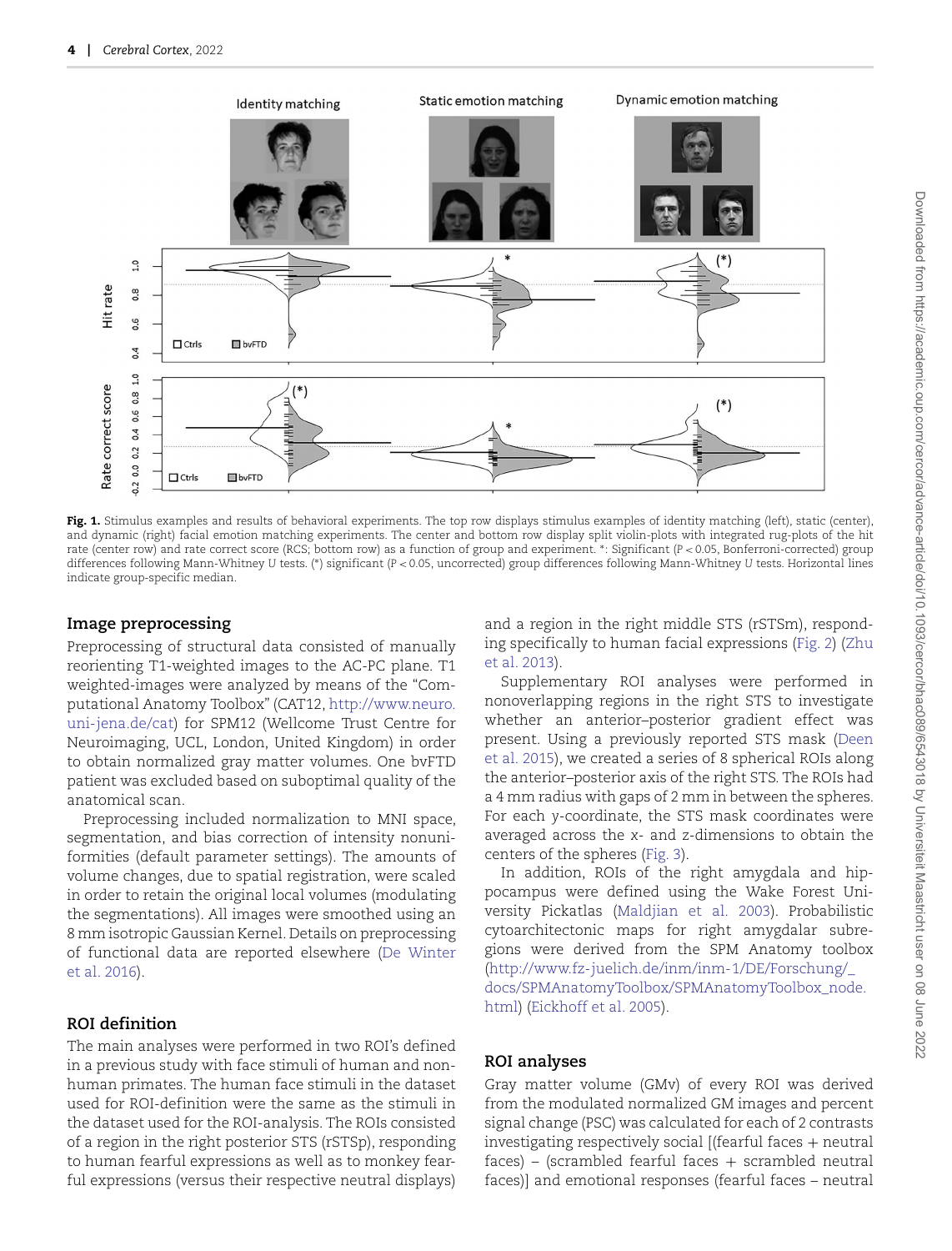

<span id="page-4-0"></span>**Fig. 2.** Example stimuli used in the fMRI tasks and ROIs. Left column: Static frames of the dynamic stimuli displaying the intact fearful and neutral expressions of human (top) and monkey (bottom) faces from the fMRI task used to define the ROIs. In the fMRI task used in bvFTD patients and healthy elderly controls, only the intact human and scrambled human stimuli were used. The center image displays the topography of the human (red) and monkey (green) emotion responses and their overlap (yellow). The central bottom panel depicts rSTSp, activated by both human and monkey fear (vs neutral) and rSTSm, activated more by human fear than by monkey fear (vs neutral). The white outline marks the region showing a significant conspecific effect. The right column displays static frames of the dynamic stimuli used as low-level visual control.

faces). PSC for these contrasts was calculated in all 10 STS ROIs using Marsbar ([Brett et al. 2002\)](#page-9-7).

Data were analyzed in IBM SPSS Statistics version 24 and R [\(Team 2013](#page-10-21)). Linear mixed model (LMM) analyses with random intercept were performed to investigate regional and group differences in structure and function. In all LMMs, ROI, group, and ROI∗group were included as fixed effects. All posthoc tests were performed using Bonferroni correction.

First, we investigated structural effects in rSTSp and rSTSm, followed by structural effects along the anterior– posterior STS-axis. In the LMM analyses on structural data, age was included as an additional variable of no interest. Subsequently, we investigated social and emotional responses in rSTSp and rSTSm, and finally along the anterior–posterior STS-axis.

Furthermore, we investigated the association of the neural characteristics (GMv, face response and emotion response) in the main STS ROIs (rSTSp, rSTSm) and GMv of the amygdala by means of partial correlation analyses within the bvFTD-group, controlled for TIV. In case of a

significant result, this was followed up with a partial correlation analysis with GMv of the amygdalar subregions (basolateral, medial, and superficial) as well as with GMv of the hippocampus to investigate the specificity of the association.

## **Whole brain analyses**

To investigate a reduced face response or emotion response outside the predefined areas in the right STS, we performed 2 additional voxel-wise whole brain analyses, consisting of 2-sample *t*-tests (Ctrls *>* FTD) on the contrasts faces *>* scrambles and fearful faces *>* neutral faces. To benefit sensitivity, we valued the reduction of Type I errors over the reduction of Type II errors and used a liberal statistical threshold of *P <* 0.001 uncorrected.

## **Behavioral analyses**

Performance on the psychophysical tasks focused on 2 constructs: ability and efficiency, respectively ref lected in the hit rate and an adapted rate correct score (RCS)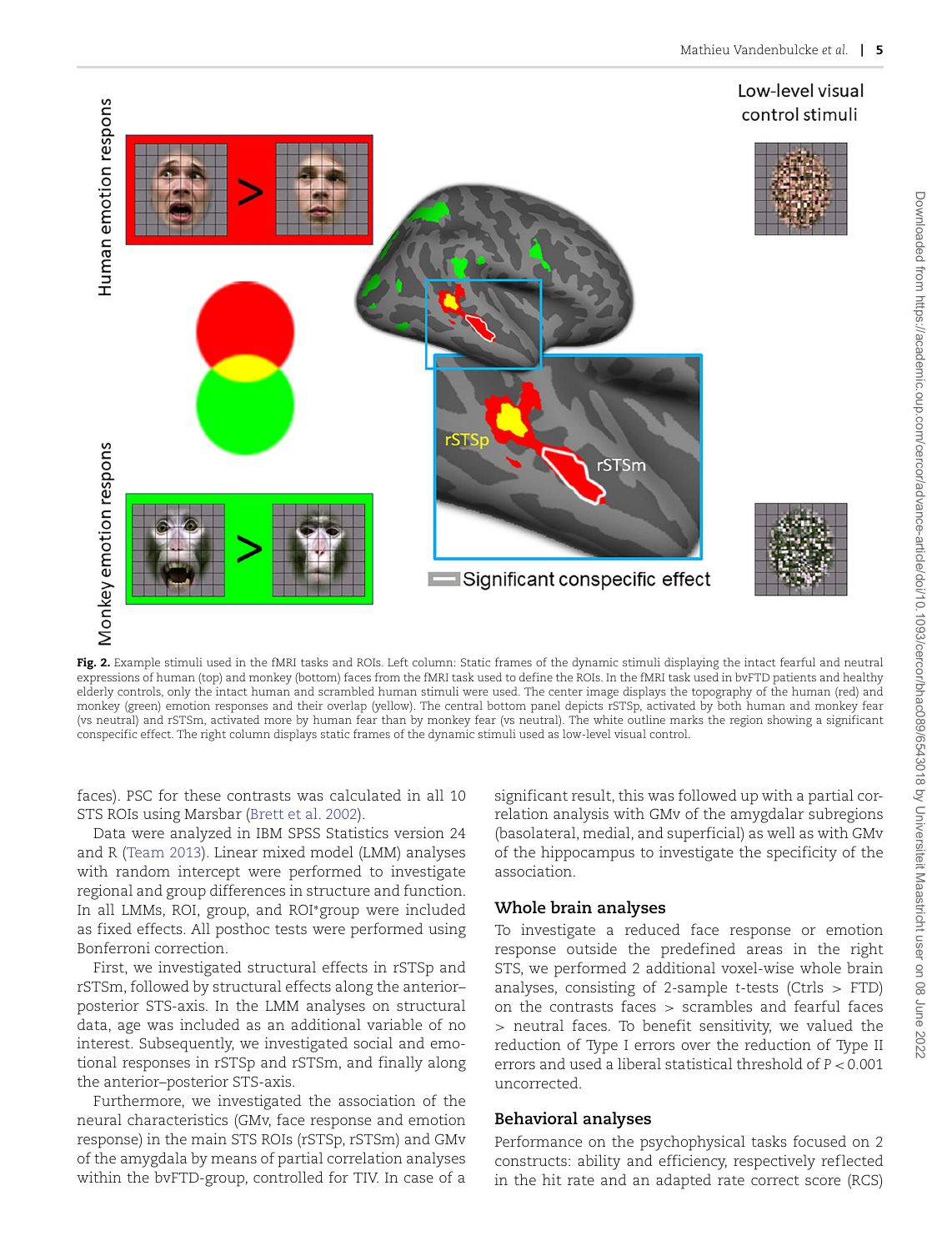

<span id="page-5-0"></span>Fig. 3. ROI topography and ROI-analyses results. The left column displays the topography of rSTSp and rSTSm (top) and split violin with rug-plots of the ROI-analyses results on the 3 dependent variables, while in the right column the topography of the 8 ROIs along the anterior–posterior STSaxis is displayed (top) along with the split violin with rug-plots of the 3 dependent variables. ∗: Significant (*P <* 0.05, Bonferroni-corrected) group x ROI interactions following linear mixed model analyses with random intercept and ROI, group, and ROI∗group as fixed effects. Horizontal lines indicate group-specific mean.

([Woltz and Was 200](#page-11-7)6). We calculated RCS as the hit rate divided by the median response time (in seconds), reflecting the number of correct responses per second, corrected for outliers. RCS has been reported as more reliable and advantageous compared to the single measures of speed and accuracy as well as compared

to other measures that integrate speed and accuracy [\(Hughes et al. 2014](#page-10-22); [Vandierendonck 2017](#page-11-8)). Finally, we calculated Spearman correlation coefficients between the behavioral measures and PSC to faces and emotions in rSTSp and rSTSm to investigate brain–behavior associations.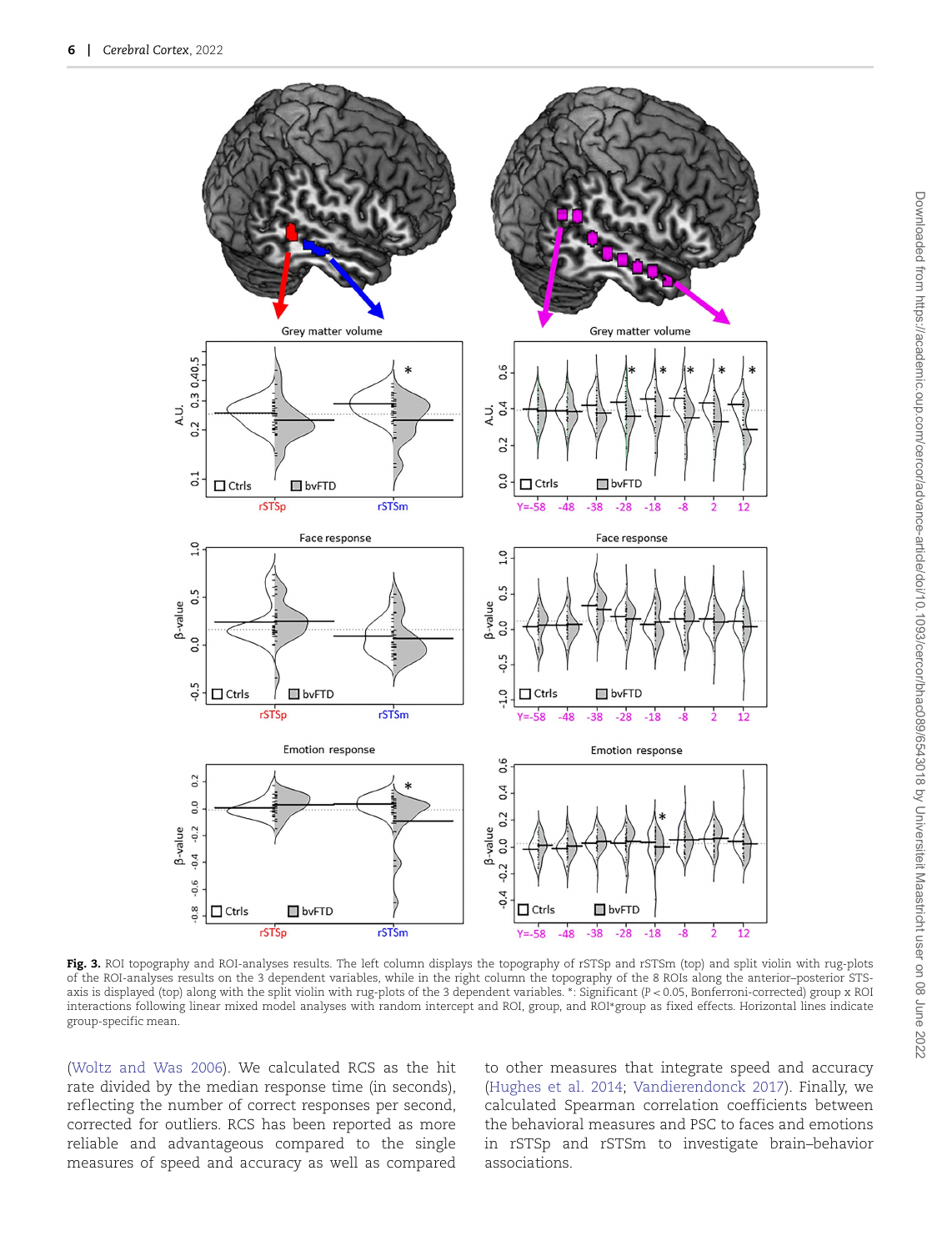## **Results ROI analyses** *Gray matter volume*

A LMM analysis with random intercept on the gray matter volume estimates and group (bvFTD, ctrls), ROI (rSTSm, rSTSp), group x ROI and age (as a covariate of no interest) as fixed effects revealed a significant effect of group (*F* (1,34.769) = 4.216, *P* = 0.048), ROI (*F*(1,36) = 6.396, *P* = 0.016) and group∗ROI interaction (*F*(1,36) = 5.862, *P* = 0.021). The effect of age was not significant (*F*(1,35) = 2.383, *P* = 0.132). Bonferroni-corrected posthoc tests revealed significantly less gray matter volume in the patient group in rSTSm (*P* = 0.004, 95%CI [0.018, 0.090]) but not in rSTSp (*P* = 0.378, 95%CI [−0.023, 0.060]; [Fig. 3\)](#page-5-0).

An analogous LMM focusing on the anterior–posterior gradient with 8 ROIs along the STS instead of rSTSm and rSTSp revealed a significant effect of ROI (*F*(7,44.915) = 3.188, *P* = 0.008), group (*F*(1,33.571) = 10.368, *P* = 0.003) and group∗ROI (*F*(7,44.915) = 7.292, *P <* 0.001). Bonferronicorrected posthoc tests revealed significantly lower gray matter volume in the patient group compared to the control group in the 5 most anterior ROIs (*y* = 12: *P <* 0.001, 95%CI [0.075, 0.206]; *y* = 2: *P <* 0.001, 95%CI [0.054, 0.163]; *y* = −8: *P <* 0.001, 95%CI [0.057, 0.162]; *y* = −18: *P <* 0.001, 95%CI [0.049, 0.149]; *y* = −28: *P* = 0.002, 95%CI [0.031, 0.130]), but not in the three most posterior ROIs (*y* = −38: *P* = 0.143; *y* = −48: *P* = 0.744; *y* = −58: *P* = 0.664; [Fig. 3\)](#page-5-0). The main effect of ROI qualified as a significant difference between the most anterior ROI (*y* = 12) on the one hand and the third (*y* = −8, *P* = 0.033, 95%CI [−0.092, −0.002]) and fourth (*y* = −18, *P* = 0.008, 95%CI [−0.094, −0.008]) most anterior ROIs on the other hand.

#### *Face response*

A LMM analysis with random intercept on the face response (faces vs scrambled stimuli) and group (bvFTD, ctrls), ROI (rSTSm, rSTSp) and group x ROI as fixed effects revealed a significant effect of ROI (*F*(1,36) = 14.820, *P <* 0.001), but not of group (*F*(1,36) = 0.024, *P* = 0.878), nor of ROI∗group (*F*(1,36) = 0.073, *P* = 0.788). A Bonferronicorrected posthoc test showed that the percent signal change (PSC) for faces (vs scrambles) was significantly higher in rSTSp (*P <* 0.001, 95%CI [0.078, 0.252]; [Fig. 3](#page-5-0)).

An analogous LMM focusing on the anterior–posterior gradient revealed a significant effect of ROI (*F*(7,53.420) = 9.931, *P <* 0.001), but not of group (F(1,36.478) = 0.090, *P* = 0.765), nor of group∗ROI (*F*(7,53.420) = 0.616, *P* = 0.740). Bonferroni-corrected posthoc tests revealed a higher PSC in the ROI at *y* = −38 compared to all other ROIs along the rSTS [*y* = 12: *P <* 0.001, 95%CI [0.088, 0.368]; *y* = 2: *P <* 0.001, 95%CI [0.055, 0.308]; *y* = −8: *P* = 0.017, 95%CI [0.014, 0.281]; *y* = −18: *P <* 0.001, 95%CI [0.099, 0.345]; *y* = −28: *P* = 0.004, 95%CI [0.029, 0.262]; *y* = −48: *P <* 0.001, 95%CI [0.130, 0.358]; *y* = −58: *P <* 0.001, 95%CI [0.134, 0.379]; [Fig. 3\)](#page-5-0).

#### *Emotion response*

A LMM analysis with random intercept on the emotion response (fearful vs neutral stimuli) and group (bvFTD, ctrls), ROI (rSTSm, rSTSp) and group x ROI as fixed effects revealed a significant effect of ROI (*F*(1,36) = 4.501, *P* = 0.041) as well as a significant group\*ROI interaction (*F*(1,36) = 11.665, *P* = 0.002). Bonferroni-corrected posthoc tests revealed a significantly higher PSC in healthy controls in rSTSm (*P* = 0.012, 95%CI [0.029, 0.226]), but not in in rSTSp (*P* = 0.276). The main effect of ROI ref lected a stronger emotional response in rSTSp (*P* = 0.041, 95%CI [0.002, 0.093]). To investigate whether this was due to a decreased emotion response in the bvFTD group, we compared the emotion response between rSTSp and rSTSm for each group separately by means of paired-sample *t*tests. This revealed a significant difference in the bvFTD group (*t*(17) = 2.838, *P* = 0.011, Cohen's *d* = −0.669), but not in the control group (*t*(19) = 1.787, *P* = 0.090). There was no significant effect of group (*F*(1,36) = 2.793, *P* = 0.103; [Fig. 3\)](#page-5-0). Three bvFTD patients showed negative outlier values for emotion response, partly due to negative responses to fearful faces (vs fixation baseline). We therefore reanalyzed the data without these outliers. The results again revealed a significant group∗ROI interaction (*F*(1,33) = 10.039, *P* = 0.003) with a similar qualification, i.e. higher PSC in controls in rSTSm (*P* = 0.048, 95%CI [0.000, 0.091]), but not in rSTSp (*P* = 0.148).

The analogous LMM investigating an anterior–posterior gradient revealed a significant effect of ROI (*F*(7,60.252) = 4.135, *P* = 0.001), but not of group (*F*(1,37.016) = 0.013, *P* = 0.909), nor of group∗ROI (*F*(7,60.252) = 0.503, *P* = 0.829). Bonferroni-corrected posthoc tests revealed a significantly higher PSC in the ROI at *y* = 2 compared to the ROI at *y* = −48 (*P* = 0.003, 95%CI [0.014, 0.118]) and compared to the ROI at *y* = −58 (*P* = 0.004, 95%CI [0.013, 0.120]; [Fig. 3\)](#page-5-0).

# **Amygdala-STS associations**

Partial correlation analyses, controlling for total intracranial volume (TIV), revealed a significant association between GMv of the amygdala and GMv of the rSTSm (*r* = 0.598, df = 14, *P* = 0.014), but not with GMv of the rSTSp (*r* = 0.376, df = 14, *P* = 0.151). A follow-up partial correlation analysis revealed that GMv in rSTSm correlated significantly with each amygdalar subregion, but also with hippocampal GMv (all *r*'s *>* 0.562, df = 14, *P*'s *<* 0.024).

Of all partial correlation analyses between STS responses and amygdalar volume, only the one with emotion response in rSTSm was significant (*r* = 0.555, df = 14, *P* = 0.026; all other *P*'s *>* 0.330; [Fig. 4](#page-7-0)). The posthoc correlation analyses revealed significant partial correlations with each amygdalar nuclei grouping (all *r*'s *>* 0.500, df = 14, *P <* 0.049), but not with hippocampal volume (*r* = 0.396, df = 14, *P* = 0.129).

## **rSTSm association with clinical phenotype**

Group differences on both accuracy and efficiency measures for behavioral facial recognition tasks were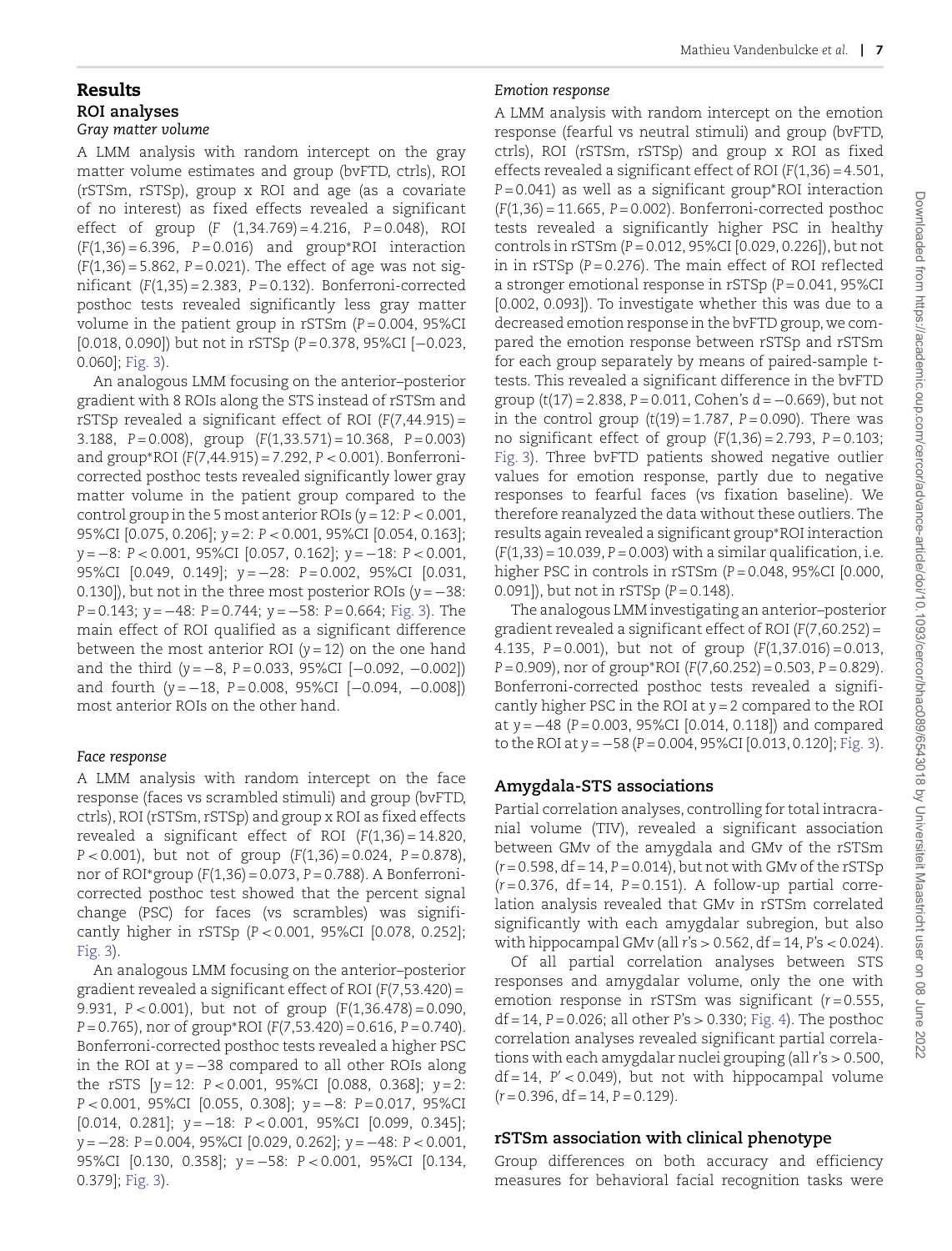

<span id="page-7-0"></span>Fig. 4. Scatterplots displaying significant (partial) correlation results. Left: Significant partial correlation between gray matter volume (GMv) in rSTSm and GMv in the right amygdala (left), controlling for TIV; Center: Significant partial correlation between emotion-related PSC in rSTSm and GMv in the right amygdala, controlling for TIV; right: Significant Spearman correlation between PSC for emotions in rSTSm and RCS for static emotion matching. Dashed lines represent the 95% individual confidence range.

statistically tested by means of Mann–Whitney *U*tests. This revealed significant differences on all measures (all *P*'s *<* 0.024; *η*2's *>* 0.14), except on the accuracy score of facial identity recognition (U=135.5; *P* = 0.297). However, only the group effect on accuracy and efficiency of static emotion recognition survived Bonferroni-correction (respectively *U* = 66.5/81.0; corrected *P*-value = 0.006/0.018;  $\eta^2$  = 0.30/0.22; [Fig. 1](#page-3-0)).

Spearman correlation coefficients were calculated between the behavioral measures and PSC to faces and emotions in rSTSp and rSTSm. The only significant brain–behavior association was the one between emotion response in rSTSm and efficiency of matching static emotional faces (*ρ* = 0.523, *n* = 18, *P* = 0.026; [Fig. 4](#page-7-0)).

#### **Whole brain analyses**

None of the voxel-wise whole brain analyses revealed any significant results at the liberal threshold of *P <* 0.001, uncorrected.

## **Discussion**

bvFTD is characterized by a deterioration of higher order social abilities presumed to differentiate humans from other species. It has been postulated that phylogenetically more recent cerebral areas underlying these skills might be more vulnerable to certain forms of neurodegeneration than other areas in the brain [\(Ghika 2008\)](#page-10-6). We previously investigated neural responses to human and macaque facial displays in human as well as in macaque observers. The results revealed an area in humans that responds specifically to human emotions (rSTSm), but the results did not reveal a region with a comparable conspecific response in the macaque sample. Here, we investigated whether this presumably recent area is structurally and functionally impaired in bvFTD and whether this impairment is selective compared to areas that respond to facial expressions in general (rSTSp).

Our first aim was to investigate whether bvFTD selectively affects hyperspecialized regions (rSTSm). The findings show reduced GMv in rSTSm, but not in rSTSp. Furthermore, we observed functional changes

in rSTSm but not in rSTSp and these changes are specifically related to responses to human emotions (vs neutral human facial displays) and not to social signals in general (face vs nonface stimuli). These findings indicate a stronger impact of bvFTD on the highly specialized rSTSm, compared to the more domaingeneral face-responsive rSTSp. This observation is in line with predictions from the paleo-neurology hypothesis. However, the results also adhere to the notion that anterior temporal regions degenerate earlier. Indeed, the analyses focusing on the anterior–posterior gradient revealed that the impact of bvFTD at the structural level follows an anterior–posterior pattern in the temporal lobe, with strongest degeneration of the most anterior areas, in line with previous findings [\(Seeley et al.](#page-10-23) 2008). Interestingly, both explanations are linked as there is evidence for a phylogenetic posterior–anterior specialization gradient along the temporal cortex ([Valk](#page-10-24) et al. 2020). It has been suggested that the temporal pole shows hyper specialization by integrating complex and multimodal emotion cues at the conceptual level [\(Olson et al. 2007](#page-10-25); [Bertoux et al. 2020](#page-9-8); [Strikwerda-Brown](#page-10-26) et al. 2021). The functional results are less compatible with an anterior–posterior profile, as bvFTD affects emotional responses in the location of the rSTSm, but not anterior to the rSTSm. Then again, this observation may be explained by the local functional selectivity, i.e. processing of human expressions. While the main finding of the present study is in line with a paleoneurology account, we are cautious to interpret this as strong paleo-neurology support. While our findings may provide a tentative indication, we are unable to report strong evidence to exclude alternative explanations. For instance, the findings may be explained by the notion that the rSTSm is more affected based on stronger connections to and trans-neuronal spreading from regions affected early in bvFTD. Future studies may address these issues and compare anterior domain general regions with posterior hyperspecialized regions and/or focus on regions with strong vs weak connections to the structures that are early targeted by the disease.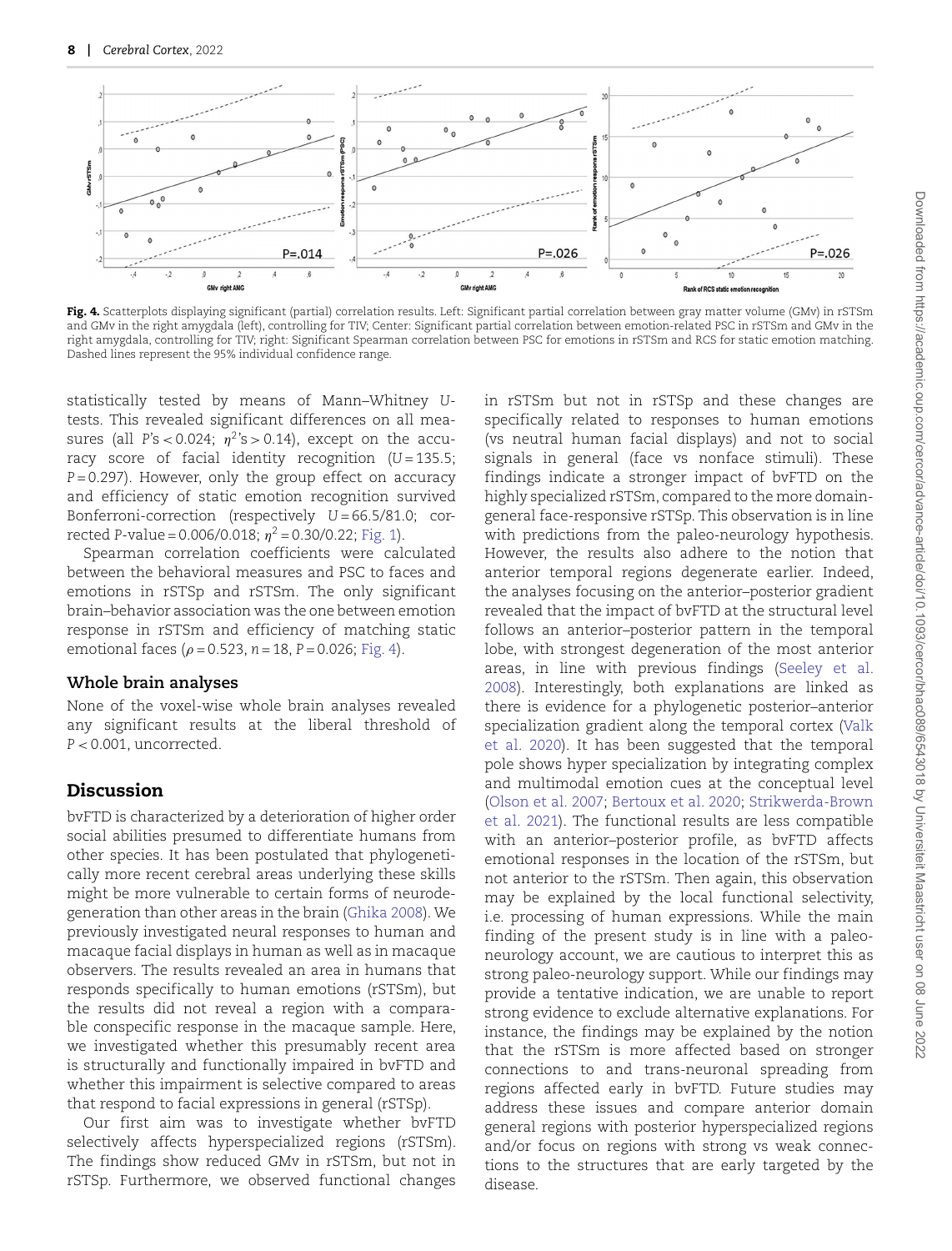With these caveats in mind, the present observations complement previous results at the cellular and molecular level. There is evidence that bvFTD disproportionally affects Von Economo neurons, which are presumed to be phylogenetically recent ([Seeley et al. 200](#page-10-27)7; [Seeley](#page-10-28) 2008; [Kim et al. 2012](#page-10-9)). Von Economo neurons are primarily observed in the fronto-insula and anterior cingulate cortex (ACC), considered key nodes in the salience network, and associated with social cognition deficits in bvFTD ([Zhou and Seeley 201](#page-11-9)4; [Van den Stock and](#page-11-3) Kumfor 2019). Furthermore, converging histopathological evidence indicates that the earliest TDP-43 aggregates in bvFTD occur in anterior prefrontal cortices and amygdala, followed by anterior-to-posterior spreading of TDP-43 burden along the temporal cortex [\(Brettschneider](#page-9-9) et al. 2014; [Jo et al. 2020](#page-10-29)). FTD-related tau pathology is typically observed in the insula and temporal pole (Lin et al. 2019; [Tsai et al. 2019\)](#page-10-30).

For our second aim, we related amygdalar volume to deterioration of hyperspecialized (rSTSm) and domaingeneral (rSTSp) social brain regions. The amygdala is phylogenetically older than the STS and has been associated with faster and more primitive emotional responses [\(LeDoux 1996](#page-10-31)) which interact with higher order cortical regions such as the STS in primates ([Pitcher et al.](#page-10-12) 2017). Our results reveal an association between structural integrity of the amygdala and rSTSm, but not rSTSp.

Of note, the amygdala-rSTSm GMv association was significant across all three amygdalar nuclei groupings, i.e. basolateral, centromedial, and superficial, but not amygdala-specific, as the association between GMv of the hippocampus and rSTSm was also significant. While these structural cortico–subcortical associations are in line with an anterior–posterior gradient, this was not the case for structural subcortical–functional cortical associations. Indeed, amygdalar but not hippocampal GMv was associated with functional properties of the rSTSm, but not of the rSTSp. Furthermore, the link was not evident for the face response and thus specific for the emotional response. At the nuclear group level, the association was evident in each of the three subregions of the amygdala and thus generalized across phylogenetically older (i.e. centro-medial) and younger (basolateral and superficial) amygdalar nuclei groups. These combined findings are in line with the notion that deterioration of functional characteristics of rSTSm in bvFTD goes hand in hand with structural degeneration of the amygdala. This bears the suggestion that functional specialization in the STS is at least partly driven through amygdalar connectivity.

The present findings further provide evidence for a link between the neuro-imaging results and the clinical phenotype of bvFTD. The present sample displayed deficits in the recognition of facial emotional expressions, and these were associated with the emotional response in rSTSm, but not in rSTSp. Of note, the bvFTD sample was primarily impaired at recognizing static expressions, rather than at recognition of ecologically more valid dynamic expressions, which are typically

easier to analyze [\(de Gelder and Van den Stock 201](#page-9-10)0). This pattern aligns with the "threshold"-hypothesis: if emotional deficits in bvFTD show a progression from subtle to manifest emotional cues, a deficit in recognizing emotional cues containing a critical level of ambiguity would precede a deficit in recognizing fullblown expressions. Support for this hypothesis comes from studies showing that bvFTD impairs recognition of low- but not high-intense emotional expressions [\(Kumfor et al. 201](#page-10-32)1; [Jastorff et al. 201](#page-10-33)6). It has been hypothesized that deficits in facial emotional expression recognition underlie empathy symptoms in bvFTD [\(Rankin et al. 20](#page-10-34)05). Empathic deficits are a core feature of bvFTD ([Rascovsky et al. 2011](#page-10-18)). Interestingly, empathy is typically considered a higher order process in social cognition, building on subordinate processes [like em](#page-10-10)otional contagion [\(de Waal and Preston 201](#page-9-11)7) and self-other distinction [\(Schaafsma et al. 2015](#page-10-35)). The most evolved empathic behavioral manifestations have typically been reported in highly social animals and these species display a high degree of encephalization [\(de Waal](#page-9-11) and Preston 2017). Possibly, the empathic deficit that characterizes bvFTD ref lects a primary emotional retro genesis, analogous to the hypothesis that the functional decline that characterizes Alzheimer's disease reverses Piaget's developmental stages [\(Reisberg et al. 2002](#page-10-36)). One could speculate that species-specific brain areas, like rSTSm are key regions in the neural circuitry underlying higher order processes like empathy.

Finally, the results of the present study expose a paradoxical finding related to the paleo-neurology hypothesis: on the one hand, presumably phylogenetically younger cortical areas (rSTSm) are more vulnerable compared to older ones (rSTSp), while on the other hand the older subcortical regions (amygdala) are affected earlier in the disease course compared to younger ones (e.g. lateral temporal cortex; [Seeley et al. 200](#page-10-23)8). This might be related to the architectural differences between cortical and subcortical structures, i.e. a layered vs nuclear neural organization, with paleo-neurology principles primarily relevant for cortical structures. Indeed, the neo-cortical macroscopic gyral-sulcal and microscopic laminar organization contribute to the computational potential within a physically constrained environment. The layered cortical structure provides a framework for integration of sensory input, local and distant cortical and subcortical input, as well as cortical output, all while preserving topography. On the other hand, there is evidence that some subcortical structures, including the amygdala, have shown disproportionate phylogenetic development in humans. For instance, the lateral amygdala are 37% larger than predicted by ape volumetry [\(Barger et al. 2014](#page-9-12)). Because the lateral nucleus is the primary target of afferent connections arriving from higher order visual and auditory processing centers in the temporal lobe, it has been suggested that expansion of the lateral nucleus may be associated with the significant evolutionary expansion reported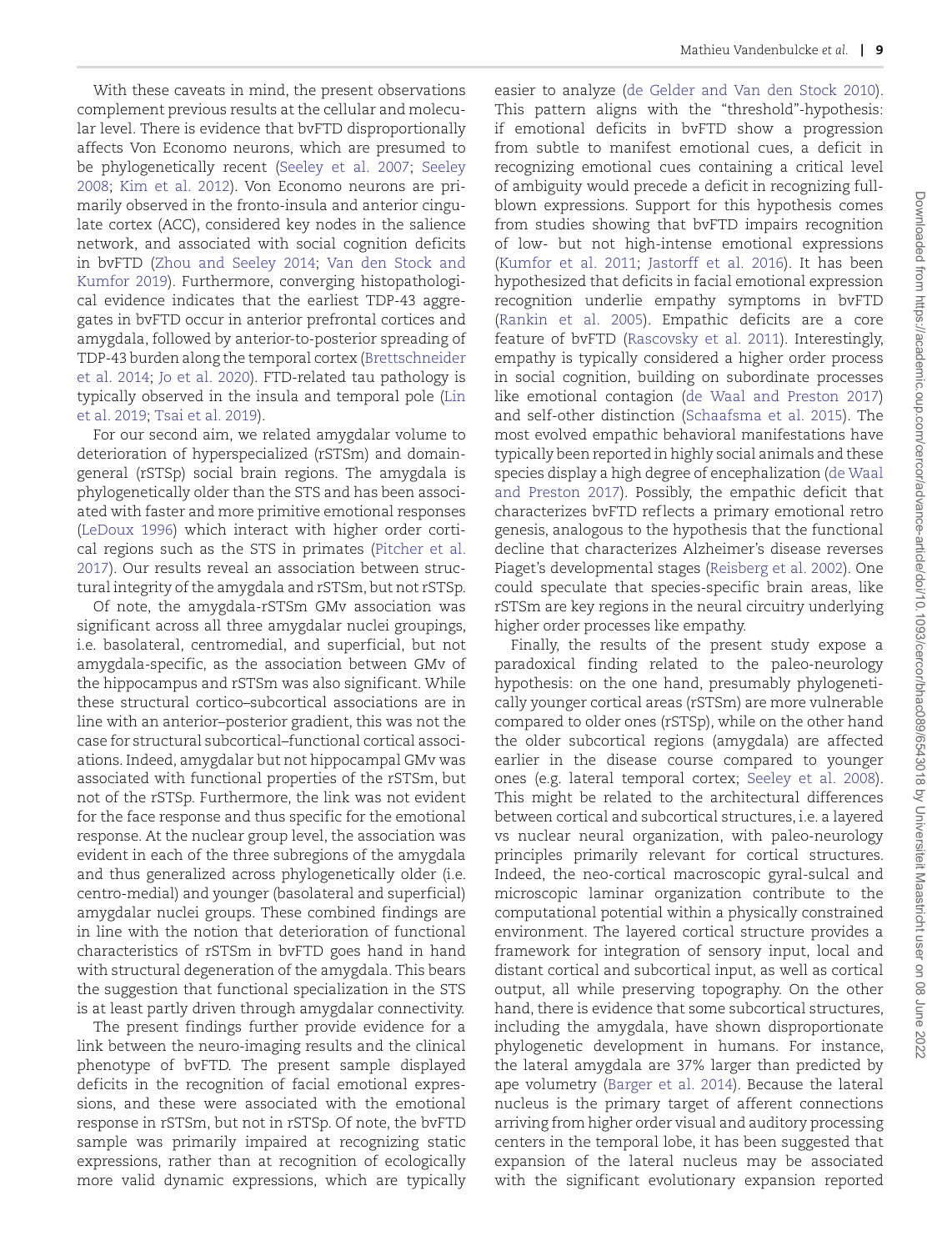for the human temporal [\(Barger et al. 2014](#page-9-12)). Moreover, the corticobasolateral portion of the amygdala scales with social group size across primates ([Barton and](#page-9-13) Aggleton 2000) and amygdala volume predicts online and real-world social network sizes in humans ([Bickart](#page-9-14) et al. 2011; [Kanai et al. 2012](#page-10-37)). In other words, although the subcortical structures evolved earlier than cortical structures in phylogenetic perspective, they may have increased in structural complexity in humans, compared to nonhuman hominoids, in parallel with increasing social demands.

Several limitations of the present study and future directions need to be addressed. First, there is no direct evidence supporting that rSTSm is phylogenetically younger than rSTSp. We have proposed this assumption based on its increased specialization, but not on empirical evidence. Second, to investigate neural face-responses, we compared perception of faces with perception of scrambled stimuli, controlling for low-level visual features. While our previous findings have shown that this contrast revealed the well-known face-selective regions, the theoretical implication remains that this contrast dovetails with nonface object perception. Yet, our previous findings have documented the overlap of rSTSp and rSTSm with face-selective regions [\(Zhu et al.](#page-11-2) 2013).

Third, the present primary focus was limited to two macroscopic areas in the temporal cortex related to social and emotional processing of human facial expressions in a sample of bvFTD. Future studies may address additional levels of specificity and domaingenerality of the present findings. For instance, it would be interesting to address whether similar patterns of results can be observed for language processing in FTD language variants and to include microscopic viewpoints. To critically compare the paleoneurology with the anterior–posterior gradient explanation, future studies could compare posterior hyperspecialized regions with anterior domain-general regions. Finally, longitudinal studies may investigate whether neurodegeneration progresses in the reverse direction of evolution, i.e. whether phylogenetically older structures are affected later in the course of the disease.

In conclusion, the present results indicate that hyperspecialized cortical areas of the social brain are more vulnerable to neurodegeneration in bvFTD, compared to domain-general areas, in line with the paleo-neurology hypothesis that neurodegeneration disproportionally affects structures that are assumed to be phylogenetically more recent. These observations align with the notion of an anterior–posterior gradient in both functional specialization and presumed phylogenetic age. In addition, the findings suggest that degeneration of hyperspecialized regions is associated with structural degeneration of subcortical structures and that these changes link with clinical phenotype of bvFTD.

# **Funding**

The research is funded by KU Leuven (C24/18/095 and IDN/21/010), Fonds Wetenschappelijk Onderzoek (FWO)- Vlaanderen (G074609 and G0C0319N), and the Sequoia Fund for Research on Aging and Mental Health.

*Conflict of interest statement*. None declared.

# **References**

- <span id="page-9-12"></span>Barger N, Hanson KL, Teffer K, Schenker-Ahmed NM, Semendeferi K. Evidence for evolutionary specialization in human limbic structures. *Front Hum Neurosci*. 2014:8:277.
- <span id="page-9-13"></span>Barton RA, Aggleton J. Primate evolution and the amygdala. In: Aggleton J, editors. *The amygdala: a functional analysis*. Oxford: Oxford University Press; 2000. pp. 480–508.
- <span id="page-9-8"></span>Bertoux M, Duclos H, Caillaud M, Segobin S, Merck C, de La Sayette V, Belliard S, Desgranges B, Eustache F, Laisney M. When affect overlaps with concept: emotion recognition in semantic variant of primary progressive aphasia. *Brain*. 2020:143:3850–3864.
- <span id="page-9-14"></span>Bickart KC,Wright CI, Dautoff RJ, Dickerson BC, Barrett LF. Amygdala volume and social network size in humans. *Nat Neurosci*. 2011:14: 163–164.
- <span id="page-9-3"></span>Bickart KC, Dickerson BC, Barrett LF. The amygdala as a hub in brain networks that support social life. *Neuropsychologia*. 2014:63: 235–248.
- <span id="page-9-7"></span>Brett M, Anton, JL., Valabregue, R., Poline, JB. 2002. *Region of interest analysis using an SPM toolbox*. *In. 8th International Conference on Functional Mapping of the Human Brain*. Sendai, Japan: NeuroImage.
- <span id="page-9-9"></span>Brettschneider J, Del Tredici K, Irwin DJ, Grossman M, Robinson JL, Toledo JB, Fang L, Van Deerlin VM, Ludolph AC, Lee VM, et al. Sequential distribution of pTDP-43 pathology in behavioral variant frontotemporal dementia (bvFTD). *Acta Neuropathol*. 2014:127: 423–439.
- <span id="page-9-10"></span>de Gelder B, Van den Stock J. Moving and being moved. The relative importance of dynamical information for residual face processing in clinical populations and brain damaged patients. In: Curio C, Bülthoff HH, Giese MA, editors. *Dynamic faces: insights from experiments and computation*. Camebridge, MA: MIT Press; 2010.
- <span id="page-9-5"></span>de Gelder B, In H, t Veld EM, Van den Stock J. The facial expressive action stimulus test. A test battery for the assessment of face memory, face and object perception, configuration processing, and facial expression recognition. *Front Psychol*. 2015:6:1609.
- <span id="page-9-11"></span>de Waal FBM, Preston SD. Mammalian empathy: behavioural manifestations and neural basis. *Nat Rev Neurosci*. 2017:18:498–509.
- <span id="page-9-4"></span>De Winter FL, Van den Stock J, de Gelder B, Peeters R, Jastorff J, Sunaert S, Vanduffel W, Vandenberghe R, Vandenbulcke M. Amygdala atrophy affects emotion-related activity in face-responsive regions in frontotemporal degeneration. *Cortex*. 2016:82:179–191.
- <span id="page-9-2"></span>Deen B, Koldewyn K, Kanwisher N, Saxe R. Functional organization of social perception and cognition in the superior temporal sulcus. *Cereb Cortex*. 2015:25:4596–4609.
- <span id="page-9-0"></span>Donahue CJ, Glasser MF, Preuss TM, Rilling JK, Van Essen DC. Quantitative assessment of prefrontal cortex in humans relative to nonhuman primates. *Proc Natl Acad Sci U S A*. 2018:115: E5183–E5192.
- <span id="page-9-1"></span>Dunbar RIM. The social brain hypothesis. *Evol Anthropol*. 1998:6: 178–190.
- <span id="page-9-6"></span>Eickhoff SB, Stephan KE, Mohlberg H, Grefkes C, Fink GR, Amunts K, Zilles K. A new SPM toolbox for combining probabilistic cytoarchitectonic maps and functional imaging data. *NeuroImage*. 2005:25: 1325–1335.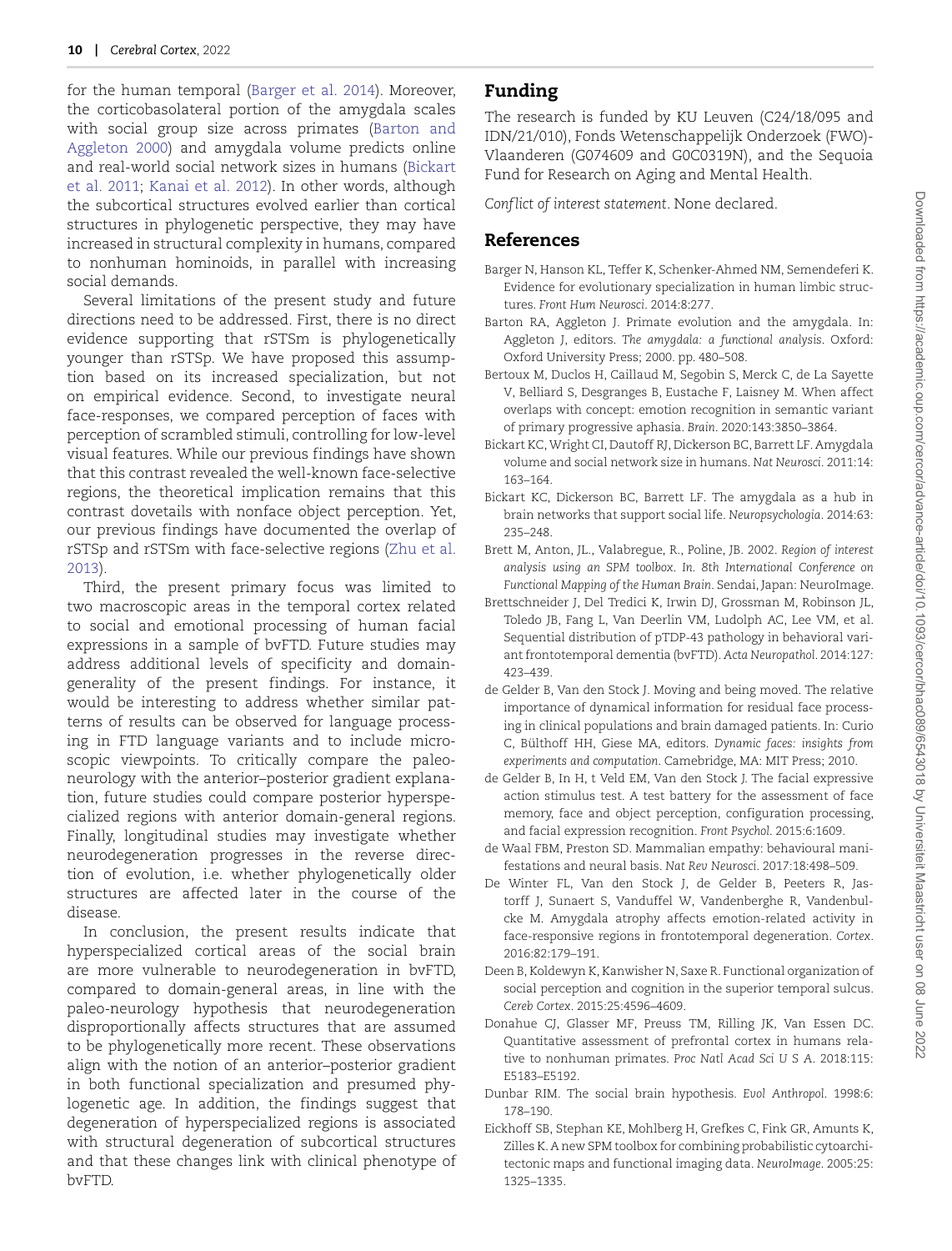- <span id="page-10-0"></span>Finlay BL, Darlington RB. Linked regularities in the development and evolution of mammalian brains. *Science*. 1995:268:1578–1584.
- <span id="page-10-5"></span>Friedrich P, Forkel SJ, Amiez C, Balsters JH, Coulon O, Fan L, Goulas A, Hadj-Bouziane F, Hecht EE, Heuer K, et al. Imaging evolution of the primate brain: the next frontier? *NeuroImage*. 2021:228:117685.
- <span id="page-10-6"></span>Ghika J. Paleoneurology: neurodegenerative diseases are age-related diseases of specific brain regions recently developed by *Homo sapiens*. *Med Hypotheses*. 2008:71:788–801.
- <span id="page-10-3"></span>Haxby JV, Gobbini MI. Distributed neural systems for face perception. In: Calder AJ, Rhodes G, Johnson M, editors. *The Oxford handbook of face perception*. New York: Oxford University Press; 2011. pp. 93–110.
- <span id="page-10-11"></span>Herrington JD, Taylor JM, Grupe DW, Curby KM, Schultz RT. Bidirectional communication between amygdala and fusiform gyrus during facial recognition. *NeuroImage*. 2011:56:2348–2355.
- <span id="page-10-1"></span>Hill J, Inder T, Neil J, Dierker D, Harwell J, Van Essen D. Similar patterns of cortical expansion during human development and evolution. *Proc Natl Acad Sci U S A*. 2010:107:13135–13140.
- <span id="page-10-22"></span>Hughes MM, Linck JA, Bowles AR, Koeth JT, Bunting MF. Alternatives to switch-cost scoring in the task-switching paradigm: their reliability and increased validity. *Behav Res Methods*. 2014:46:702–721.
- <span id="page-10-33"></span>Jastorff J, De Winter FL, Van den Stock J, Vandenberghe R, Giese MA, Vandenbulcke M. Functional dissociation between anterior temporal lobe and inferior frontal gyrus in the processing of dynamic body expressions: insights from behavioral variant frontotemporal dementia. *Hum Brain Mapp*. 2016:37:4472–4486.
- <span id="page-10-29"></span>Jo M, Lee S, Jeon YM, Kim S, Kwon Y, Kim HJ. The role of TDP-43 propagation in neurodegenerative diseases: integrating insights from clinical and experimental studies. *Exp Mol Med*. 2020:52: 1652–1662.
- <span id="page-10-37"></span>Kanai R, Bahrami B, Roylance R, Rees G. Online social network size is ref lected in human brain structure. *Proc Biol Sci*. 2012:279: 1327–1334.
- <span id="page-10-9"></span>Kim EJ, Sidhu M, Gaus SE, Huang EJ, Hof PR, Miller BL, DeArmond SJ, Seeley WW. Selective frontoinsular von Economo neuron and fork cell loss in early behavioral variant frontotemporal dementia. *Cereb Cortex*. 2012:22:251–259.
- <span id="page-10-32"></span>Kumfor F, Miller L, Lah S, Hsieh S, Savage S, Hodges JR, Piguet O. Are you really angry? The effect of intensity on facial emotion recognition in frontotemporal dementia. *Soc Neurosci*. 2011:6:502–514.
- <span id="page-10-7"></span>Kumfor F, Hazelton JL, De Winter FL, Cleret de Langavant L, Van den Stock J. Clinical studies of social neuroscience: a lesion model approach. In: Ibáñez A, Sedeño L, García AM, editors. *Neuroscience and social science*. Cham: Springer International Publishing; 2017. pp. 255–296.
- <span id="page-10-31"></span>LeDoux JE. *The emotional brain*. New York: Simon & Shuster; 1996.
- <span id="page-10-19"></span>Lezak MD, Howieson DB, Bigler ED, Tranel D. *Neuropsychological assessment*. New York: Oxford University Press; 2012.
- <span id="page-10-10"></span>Lin LC, Nana AL, Hepker M, Hwang JL, Gaus SE, Spina S, Cosme CG, Gan L, Grinberg LT, Geschwind DH, et al. Preferential tau aggregation in von Economo neurons and fork cells in frontotemporal lobar degeneration with specific MAPT variants. *Acta Neuropathol Commun*. 2019:7:159.
- <span id="page-10-20"></span>Maldjian JA, Laurienti PJ, Kraft RA, Burdette JH. An automated method for neuroanatomic and cytoarchitectonic atlasbased interrogation of fMRI data sets. *NeuroImage*. 2003:19: 1233–1239.
- <span id="page-10-25"></span>Olson IR, Plotzker A, Ezzyat Y. The enigmatic temporal pole: a review of findings on social and emotional processing. *Brain*. 2007:130: 1718–1731.
- <span id="page-10-17"></span><span id="page-10-2"></span>Pabba M. Evolutionary development of the amygdaloid complex. *Front Neuroanat*. 2013:7:27.
- Patel GH, Sestieri C, Corbetta M. The evolution of the temporoparietal junction and posterior superior temporal sulcus. *Cortex*. 2019:118: 38–50.
- <span id="page-10-4"></span>Pitcher D, Ungerleider LG. Evidence for a third visual pathway specialized for social perception. *Trends Cogn Sci*. 2021:25:100–110.
- <span id="page-10-12"></span>Pitcher D, Japee S, Rauth L, Ungerleider LG. The superior temporal sulcus is causally connected to the amygdala: a combined TBSfMRI study. *J Neurosci*. 2017:37:1156–1161.
- <span id="page-10-34"></span>Rankin KP, Kramer JH, Miller BL. Patterns of cognitive and emotional empathy in frontotemporal lobar degeneration. *Cogn Behav Neurol*. 2005:18:28–36.
- <span id="page-10-18"></span>Rascovsky K, Hodges JR, Knopman D, Mendez MF, Kramer JH, Neuhaus J, van Swieten JC, Seelaar H, Dopper EG, Onyike CU, et al. Sensitivity of revised diagnostic criteria for the behavioural variant of frontotemporal dementia. *Brain*. 2011:134: 2456–2477.
- <span id="page-10-36"></span>Reisberg B, Franssen EH, Souren LE, Auer SR, Akram I, Kenowsky S. Evidence and mechanisms of retrogenesis in Alzheimer's and other dementias: management and treatment import. *Am J Alzheimers Dis Other Dement*. 2002:17:202–212.
- <span id="page-10-35"></span>Schaafsma SM, Pfaff DW, Spunt RP, Adolphs R. Deconstructing and reconstructing theory of mind. *Trends Cogn Sci*. 2015:19:65–72.
- <span id="page-10-28"></span>Seeley WW. Selective functional, regional, and neuronal vulnerability in frontotemporal dementia. *Curr Opin Neurol*. 2008:21: 701–707.
- <span id="page-10-8"></span>Seeley WW, Carlin DA, Allman JM, Macedo MN, Bush C, Miller BL, Dearmond SJ. Early frontotemporal dementia targets neurons unique to apes and humans. *Ann Neurol*. 2006:60:660–667.
- <span id="page-10-27"></span>Seeley WW, Allman JM, Carlin DA, Crawford RK, Macedo MN, Greicius MD, Dearmond SJ, Miller BL. Divergent social functioning in behavioral variant frontotemporal dementia and Alzheimer disease: reciprocal networks and neuronal evolution. *Alzheimer Dis Assoc Disord*. 2007:21:S50–S57.
- <span id="page-10-23"></span>Seeley WW, Crawford R, Rascovsky K, Kramer JH, Weiner M, Miller BL, Gorno-Tempini ML. Frontal paralimbic network atrophy in very mild behavioral variant frontotemporal dementia. *Arch Neurol*. 2008:65:249–255.
- <span id="page-10-13"></span>Sokolov AA, Zeidman P, Erb M, Ryvlin P, Friston KJ, Pavlova MA. Structural and effective brain connectivity underlying biological motion detection. *Proc Natl Acad Sci U S A*. 2018:115: E12034–E12042.
- <span id="page-10-14"></span>Sokolov AA, Zeidman P, Erb M, Pollick FE, Fallgatter AJ, Ryvlin P, Friston KJ, Pavlova MA. Brain circuits signaling the absence of emotion in body language. *Proc Natl Acad Sci U S A*. 2020:117: 20868–20873.
- <span id="page-10-15"></span>Stephan H. Evolution of primate brains: A comparative anatomical investigation. In: Tuttle RH, editors. *The functional and evolutionary biology of primates*. Chicago: Aldine; 1972.
- <span id="page-10-26"></span>Strikwerda-Brown C, Ramanan S, Goldberg ZL, Mothakunnel A, Hodges JR, Ahmed RM, Piguet O, Irish M. The interplay of emotional and social conceptual processes during moral reasoning in frontotemporal dementia. *Brain*. 2021:144:938.
- <span id="page-10-16"></span>Taubert J, Japee S, Murphy AP, Tardiff CT, Koele EA, Kumar S, Leopold DA, Ungerleider LG. Parallel processing of facial expression and head orientation in the macaque brain. *J Neurosci*. 2020:40:8119–8131.
- <span id="page-10-21"></span>Team RC. *R: a language and environment for statistical computing*. Vienna, Austria: R Foundation for Statistical Computing; 2013.
- <span id="page-10-30"></span><span id="page-10-24"></span>Tsai RM, Bejanin A, Lesman-Segev O, LaJoie R, Visani A, Bourakova V, O'Neil JP, Janabi M, Baker S, Lee SE, et al. (18)F-f lortaucipir (AV-1451) tau PET in frontotemporal dementia syndromes. *Alzheimers Res Ther*. 2019:11:13.